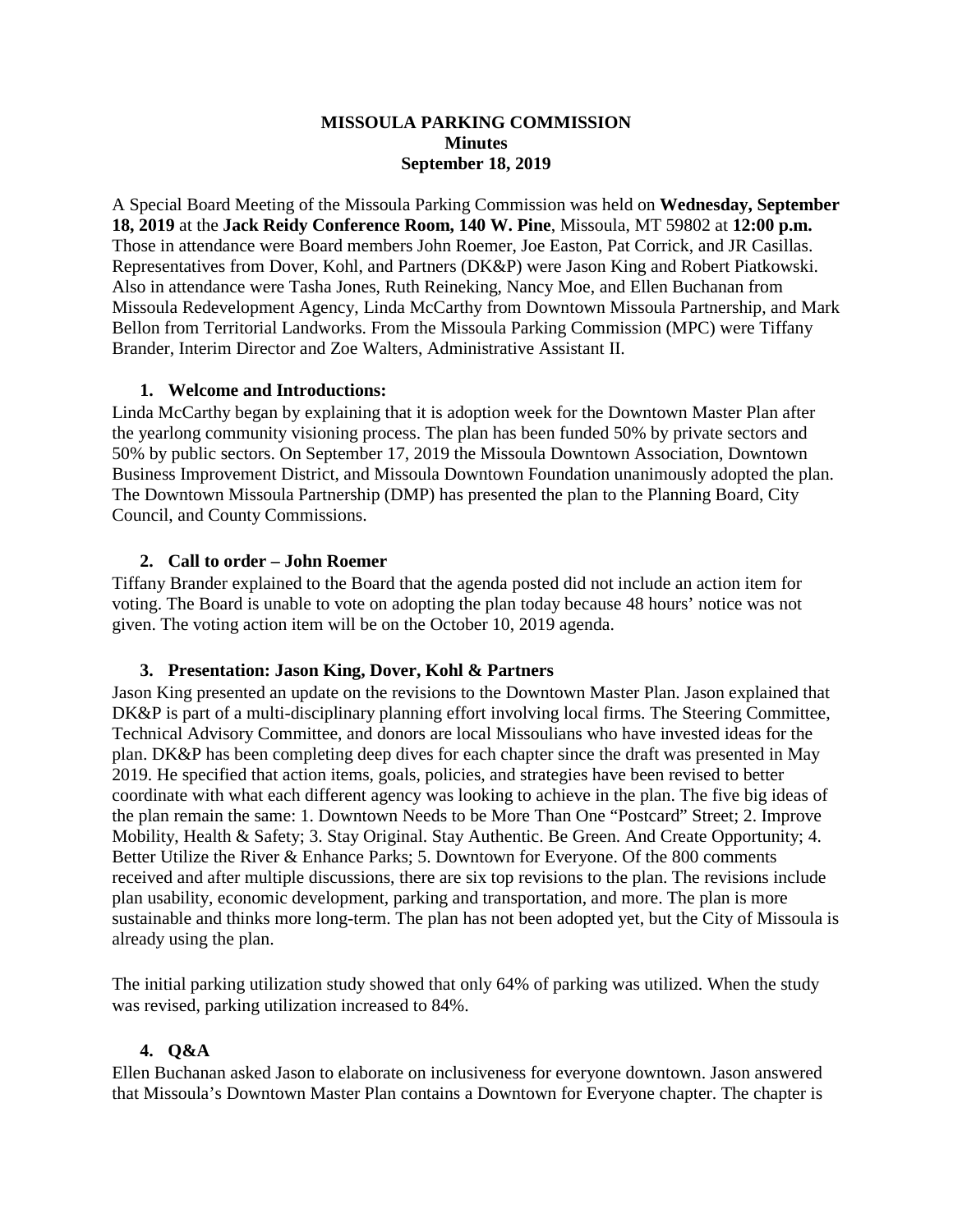about inclusivity for everyone, retaining valued businesses and residences, creating affordable housing and childcare facilities. Jason believes the plan follows through with goals to accomplish greater equity, diversity, and inclusivity in Missoula. Linda noted the plan is not solely focused on bikers and pedestrians. The plan includes a focus on parking for people driving into Downtown. Jason responded that the plan recognizes that in the Downtown area people are able to easily bike and walk, but outside of the area driving is more utilized.

Ruth Reineking asked Jason for more detail about the parking section of the plan. Jason answered that there are short-term, mid-term, long-term approaches to increase the amount of parking and parking utilization. Some of the parking strategies include improving employee parking, oversell of lease parking, and potential parking garage locations.

Joe Easton thanked Jason for being responsive to the MPC's concerns and priorities. Joe hoped that the plan, as presented, would further justify the expansion of MPC's jurisdiction south of the river and funding strategies for parking garages. Joe asked Jason if he feels that the stakeholders south of the river are well informed and receive the information from DK&P about MPC's intention to expand the district south of the river well. The chapter states it is recommended that MPC increase their jurisdictional boundaries. Joe is concerned that the parking study does not justify the recommendation. He hoped it would demonstrate a certain number of parking spots indicating public, private, and employee usage. Joe noted this is something that can be studied by MPC in the future, however he hoped this was something the plan could address in order to more clearly show MPC's intentions. Jason answered that the larger version of the plan talks in detail about parking south of the river and gives parking utilization numbers, residential concerns, and surveys of employees parking south and walking north. Jason feels the appendix has plenty of evidence and strength to justify this recommendation. Joe agrees and wants to make sure that justification is provided by DK&P. Jason feels that the compelling argument to expand jurisdiction south of the river is stated in the plan. Joe asked Jason if, in his experience in Missoula and other cities, the engagement in the Hip Strip neighborhood is representative of the stakeholders that need to be engaged with MPC's intentions. Jason feels that the Hip Strip community received a significant amount of focus. Dennis Burns, DK&P's Parking Consultant, talked with residents of the area. Jason stated he would be surprised if business owners and residents did not know expanding jurisdiction south of the river was MPC's intention.

Linda asked Jason what his impression was of the wants and needs around parking in the Hip Strip community. Jason answered the main concern was to increase the parking capacity. Linda agreed that there was a division of support for parking meters in the district. The community is interested in the idea of parking management, but not meters. Linda mentioned that it seems the Hip Strip community members that have been there for a longer time are not as interested in parking management, while the newer ones are.

Ellen believes parking management is the only way to solve the problem of Downtown employees parking south of the river and walking north. Ellen questioned now that locations for a new parking structure are being identified, why someone would pay to park in a garage when they can park on the street for free. Jason responded that every city goes through this discussion and initially does not want to put parking meters in, but will see the capacity created by turnover. Ellen noted that neighborhoods east and west of the Hip Strip are well organized and will not tolerate the push of commercial parking into their neighborhoods.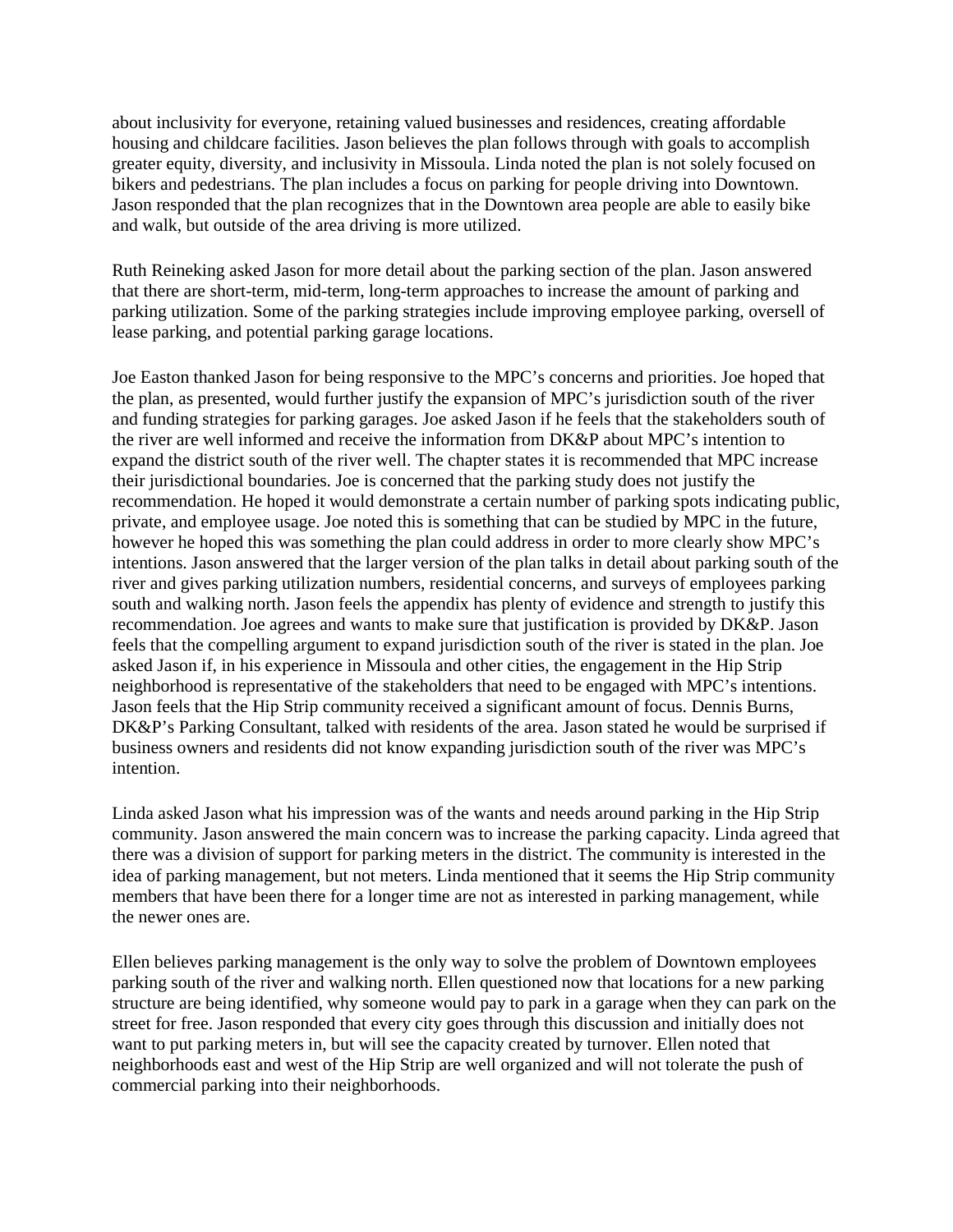Ruth stated the Downtown Master Plan does make a justified and outlined recommendation for managed parking and its benefits south of the river. Jason confirmed this.

Joe asked for a review and specific recommendations about funding strategies for a new parking garage. In the previous meeting, there was conversation about engaging an external consultant or bond council about the existing capacity of MPC revenues and alternative strategies.

Joe asked Jason if he feels that the funding strategies DK&P recommends in the plan apply to Missoula. Joe asked if there are funding strategies that are not included in the plan or if there are strategies in the plan that may work better for MPC. Jason responded that the plan discusses funding issues and notes that further study is needed. Jason stated DK&P is not an expert on how a Commission or a parking garage is funded. Joe asked if MPC should ask the question again of Kimley Horn, recalling that a year ago a funding strategy and recommendation of a funding strategy were some of the deliverables that MPC wanted to see come out of the Downtown Master Plan or Kimley Horn's work. Ellen mentioned that previously there was discussion to include the City's financial advisors in meetings to provide an analysis. Joe responded that City Finance would attend the October board meeting. Tiffany clarified that is in relation to bonding. MPC is working with external advisors for bonding capacity. Ellen stated the plan discusses selling assets with retired bonds. This is relative to funding a parking structure south of the river, where there is not tax increment financing. Robert Piatkowski confirmed this strategy is still included. Robert explained the strategies consider increasing parking rates, extending hours, and a long-term strategy to consider expanding jurisdiction citywide. The short-term strategy considers the greater Downtown area.

Linda explained that this plan does include different funding strategies for consideration. Parking requirements were removed from the plan after receiving feedback from MPC and others. Linda stated ultimately, it is up to various Missoula agencies to decide how to fund the next parking garage based on needs and goals. Joe reiterated that his expectation a year ago was that the plan would provide a specific recommendation for what funding strategy applies best or would be most successful for MPC. Jason responded that DK&P focused on the consensus issues. DK&P attempted to provide specific funding, but it was too controversial and divisive. Joe clarified his questions and concerns are not about DK&P's contribution, but more about expectation versus reality.

John Roemer commented that parking in-lieu fees are still included in the document even though parking requirements have been eliminated. Robert clarified the parking requirements are specific to the Hip Strip. Linda added that there are no parking requirements in the Central Business District (CBD), but the Master Plan study area is larger than the CBD.

Jason asked Tiffany Brander for a plan assessment. Tiffany feels good about the plan. She acknowledged that significant improvements have been made to make the plan more practical and flexible. She feels the transportation piece has a greater impact on different mobility strategies and parking garages.

The larger revisions to the parking chapter were eliminating parking requirements, no changes the Missoula Senior Center parking, expanding bike parking, addressing employee parking needs, parking count utilization rates, better support to the Mountain Line strategic plan, updates to ADA standards, and organized strategies based on a time lime.